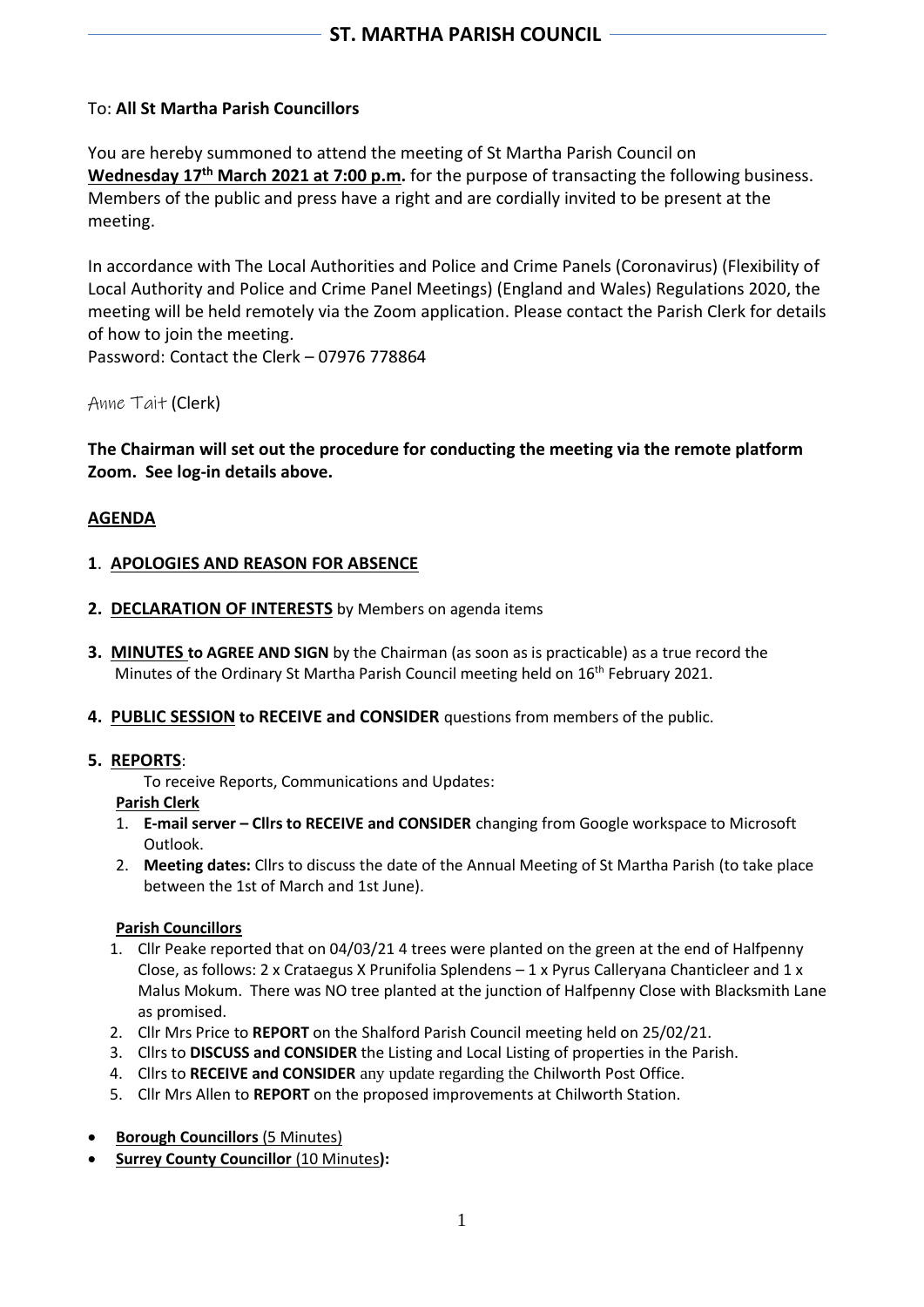# **6. HALFPENNY LANE**

 Councillors to **DISCUSS** and **NOTE** any updates for the proposal for Halfpenny Lane to be a pilot of the Green Lane project.

### **7. GUNPOWDER MILLS**

West Lodge: **To RECEIVE and CONSIDER** any update on the Lease from GBC. Application for Grants**: To RECEIVE and CONSIDER** any update on the applications.

### **8. PLANNING**

**(a**) **Councillors to RECEIVE and NOTE** the outcome of applications previously reported:

- **21/P/00067 - The Beeches, Blacksmith Lane, Chilworth GU4 8NQ** Part first floor, part single storey rear extension. *GBC APPROVED 10/03/2021.*
- **20/P/01377 Hurstcote, Halfpenny Lane, Chilworth GU4 8PY** Erection of a glass link from the main dwelling to the existing garage, underground tunnel connecting the main dwelling to the existing garage, extensions, and alterations to the existing outbuilding. Construction of a swimming pool and replacement store. *GBC APPROVED 03/03/2021.*

 **(b) Councillors to DISCUSS AND AGREE** a response to GBC on the following applications:

- **21/P/00369: 38 Dorking Road, Chilworth GU4 8NR** proposed garage conversation to habitable accommodation with first floor extension over, two storey front extension, single storey rear extension, changes to fenestration.
- **21/T/00067**: **Ferndale, Old Manor Gardens, Chilworth GU4 8NE.** T1 (Cherry) fell. T2 (Leyland Cypress) – remove four lowest limbs and remove deadwood on 3 main stems up to 5 metres. G1 (Hazel) reduce height by 2.7 metres to height of fence 1.8 metres. G2 (Laurel Hedge) behind shed reduce height by 1.5 metres to 3 metres, reduce width by 1 m garden side and beyond shed reduce height to 1.8m. Chilworth Gunpowder Mills Conservation Area.
- **21/P/00427: 8 Pine View Close, Chilworth, GU4 8RS.** Proposed front door infill extension, part conversion of garage to habitable accommodation, side infill extension between garage and house, two single storey rear extensions changes to fenestration and new rear patio and landscaping.
- **21/P/00331 – Bracken, Blackheath, GU4 8RD -** Certificate of Lawfulness for existing development to establish whether an ancillary tennis pavilion, pool house and garage with annexe was completed more than four years ago from the date of this application – (18/02/21).
- **EN/21/00029 – Oak House, Sample Oak Lane, Chilworth GU4 8QW –** Alledged unauthorised construction of industrial buildings.

### **9. HIGHWAYS AND RIGHTS OF WAY**

Cllrs to **RECEIVE and CONSIDER** the narrowness of the A248 at Pine-View Close up to Mill Lane.

### **10. CHILWORTH WAR MEMORIAL**

Cllrs to **RECEIVE** and **NOTE** any update to the remedial works to the stonework and re-seating of the paving slabs.

### **11. CORRESPONDENCE**

Cllrs to **RECEIVE** and **NOTE** recent correspondence – not previously circulated.

### **12. FINANCIAL MATTERS**